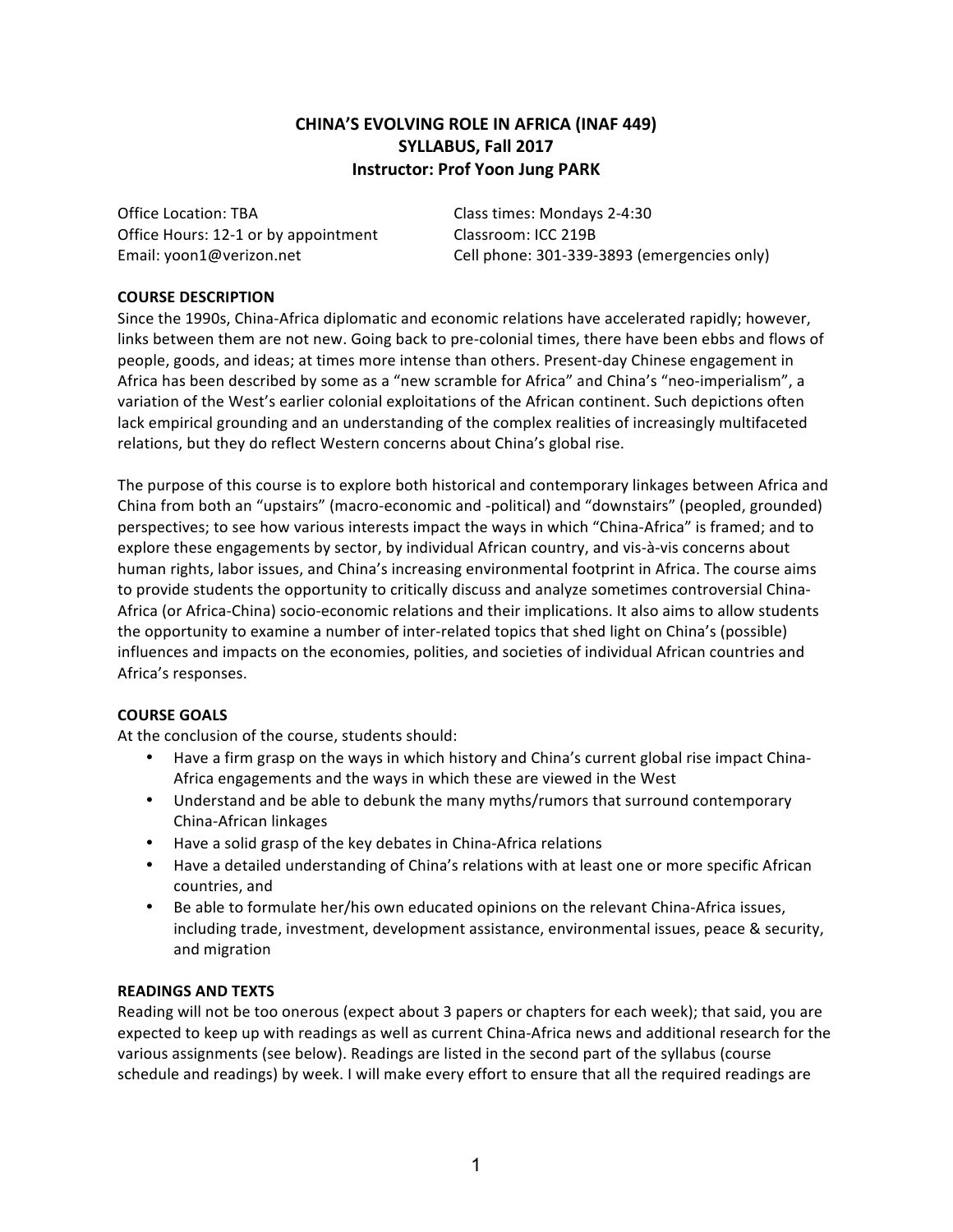available electronically. You may, however, want to pick up your own copy of the following books, which, while they were all published nearly 8-10 years ago, provide excellent overviews.

Chris Alden. 2007. *China in Africa.* London, New York: ZED Books/Cape Town: David Phillip.

Deborah Brautigam. 2009. *The Dragon's Gift. The Real Story of China in Africa.* Oxford: Oxford University Press.

Ian Taylor. 2009. *China's New Role in Africa*. Boulder, London: Lynne Reinner Publishers.

## **USEFUL WEBSITES & BLOGS**

The **China-Africa Knowledge Project Resource Hub** (of the Chinese in Africa/Africans in China Research Network) - http://china-africa.ssrc.org/. Note: A new website should be up and running by October/November 2017. I will advise accordingly.

**The China-Africa Project** - http://www.chinaafricaproject.com/

The **Centre for Chinese Studies (CCS)** at Stellenbosch University (South Africa) is the first institution devoted to the study of China in Sub-Saharan Africa, http://www.ccs.org.za and the African-East Asian Affairs/The China Monitor - http://www.ccs.org.za/?cat=13

The **South African Institute for International Affairs (SAIIA) China in Africa Project investigates the** emerging relationship between China and Africa, analyses the character and content of China's trade and foreign policy towards the continent, and studies the implications of this strategic co-operation in the political, military, economic and diplomatic fields. http://www.saiia.org.za/china-in-africaproject/china-in-africa-project.html

**Wits Journalism Africa-China Reporting Project** at the University of the Witwatersrand (South Africa) has been training African and Chinese journalists on how to better report in this controversial terrain. http://africachinareporting.co.za/

The Oxfam Africa-China Dialogue Platform is aimed at encouraging and facilitating constructive engagement and dialogue of citizens, policy makers, researchers and other stakeholders on the growing partnership between Africa and China. They are policy focused and currently work on agricultural cooperation, climate change, sustainable development goals (SDGs) and peace and security. 

https://oxfamafricachinadialogueplatform.wordpress.com/

#### **Pambazuka News – Emerging Powers in Africa Watch**

'Pambazuka' in KiSwahili means "the dawn" or "to arise". The Emerging Powers News Round-Up includes a comprehensive list of news stories and opinion pieces related to China, India and other emerging powers. They tend to be quite politically progressive, but with hundreds of contributors from around the continent, offer a myriad of African perspectives. http://www.pambazuka.org/en/category/africa\_china/

Former US ambassador David Shinn is an adjunct professor at GW; he's been looking at US-China-Africa relations for nearly a decade. http://davidshinn.blogspot.com/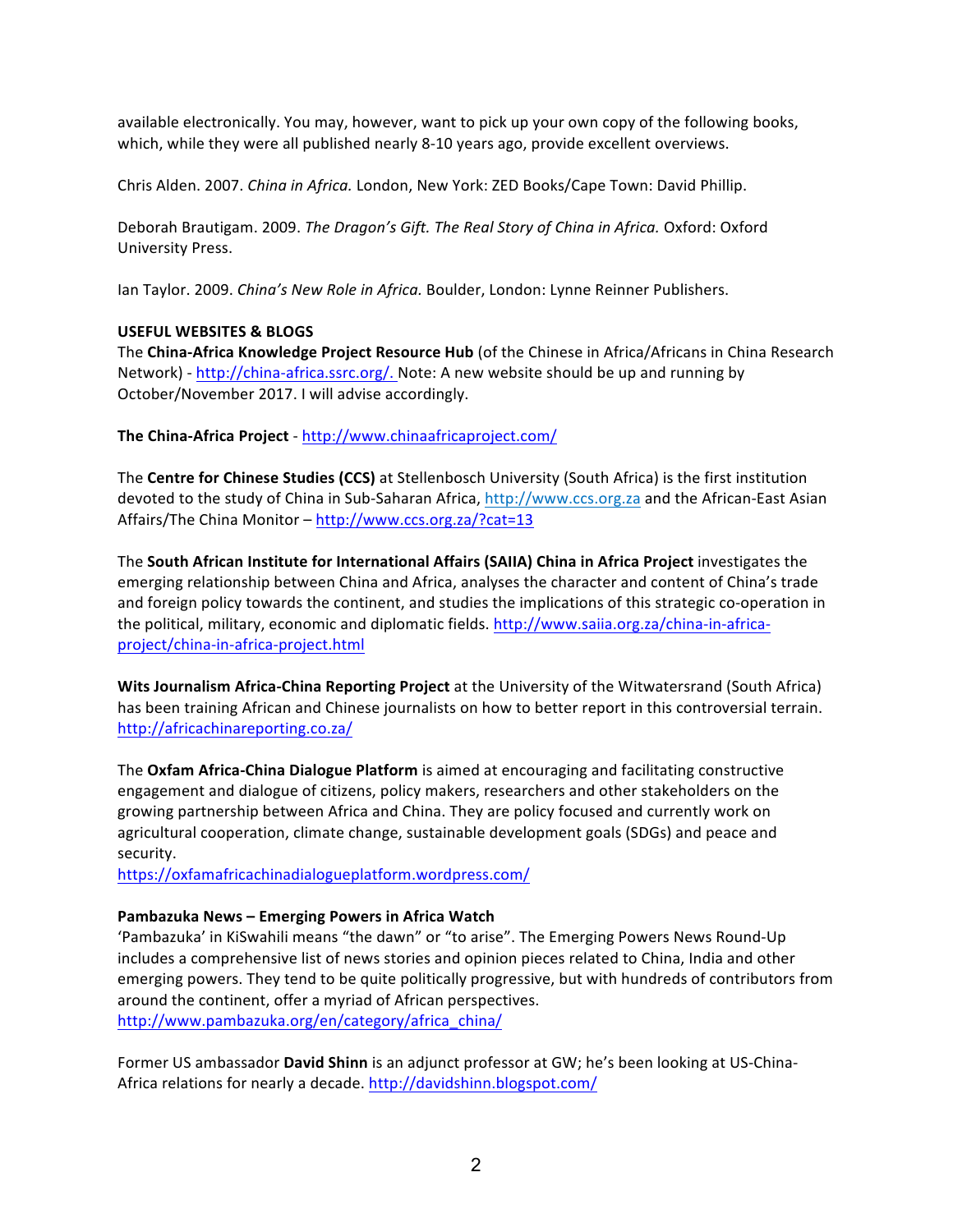**Deborah Brautigam** and the SAIS-China Africa Research Initiative. http://www.sais-cari.org/ and http://www.sais-cari.org/blog/ (formerly China in Africa: The Real Story - Brautigam's blog)

China Africa News, http://chinaafricanews.com

AfriMonitor: China-Africa News, http://afrimonitor.com/news/china-africa/

Africans in China (Roberto Castillo's blog/website): http://africansinchina.net/

## **EXPECTATIONS**

#### *Attendance & Participation*

As a seminar, participation is expected. While we will inevitably have some lecture & presentation material, I will incorporate role plays, debates, and other participatory learning activities; documentary films; and guest speakers. As such, attendance and active participation are critical to your performance and final grade in the course.

Students should complete reading and online assignments **before class** and be prepared to contribute to a thoughtful discussion of the topic at hand both in class and on the BB blog. Please note that a high mark in participation requires making a *meaningful contribution*.

With regard to absences: In the case of extenuating circumstances, documentation will be required for an excused absence. Students should contact the professor prior to a planned absence and as soon as possible after an unexpected absence.

Late assignments: acceptance will be determined on a case-by-case basis. If I accept a late assignment, they will be penalized by a percentage of the grade per day that it is late, except where there are extenuating circumstances with written documentation. Computer problems and other undocumented excuses will not necessarily result in a blanket waiver; if you haven't already gotten in the habit of doing so you should always back up all your work. However, if you encounter a problem that requires a late assignment, you should contact the professor immediately.

We will devote at least a part of most class sessions to discussions, some of which may be controversial. Careful consideration of these topics requires maturity, curiosity, and a willingness to learn from others' experiences and opinions. Strong opinions are most welcome; however, I expect tolerance, respect, and intellectual curiosity to govern all class discussions.

## *Academic Integrity*

Cheating and plagiarism are unacceptable. It is the student's responsibility to critically evaluate the types of sources he/she is using in written assignments, emphasizing peer-reviewed, non-partisan and academic sources over other types of information sources. All work that is not the student's must be properly and thoroughly cited in any assignments. If you have questions on this, consult the Honor Council website at http://www11.georgetown.edu/programs/gervase/hc/ or see the professor to discuss specific questions. This applies to both written work and class presentations. The professor may use the electronic tools such as Turnitin for screening all written work for plagiarism. Any kind of collaboration or use of the internet on the examination is considered plagiarism.

The Georgetown Honor pledge, which applies to all assignments in this course, is: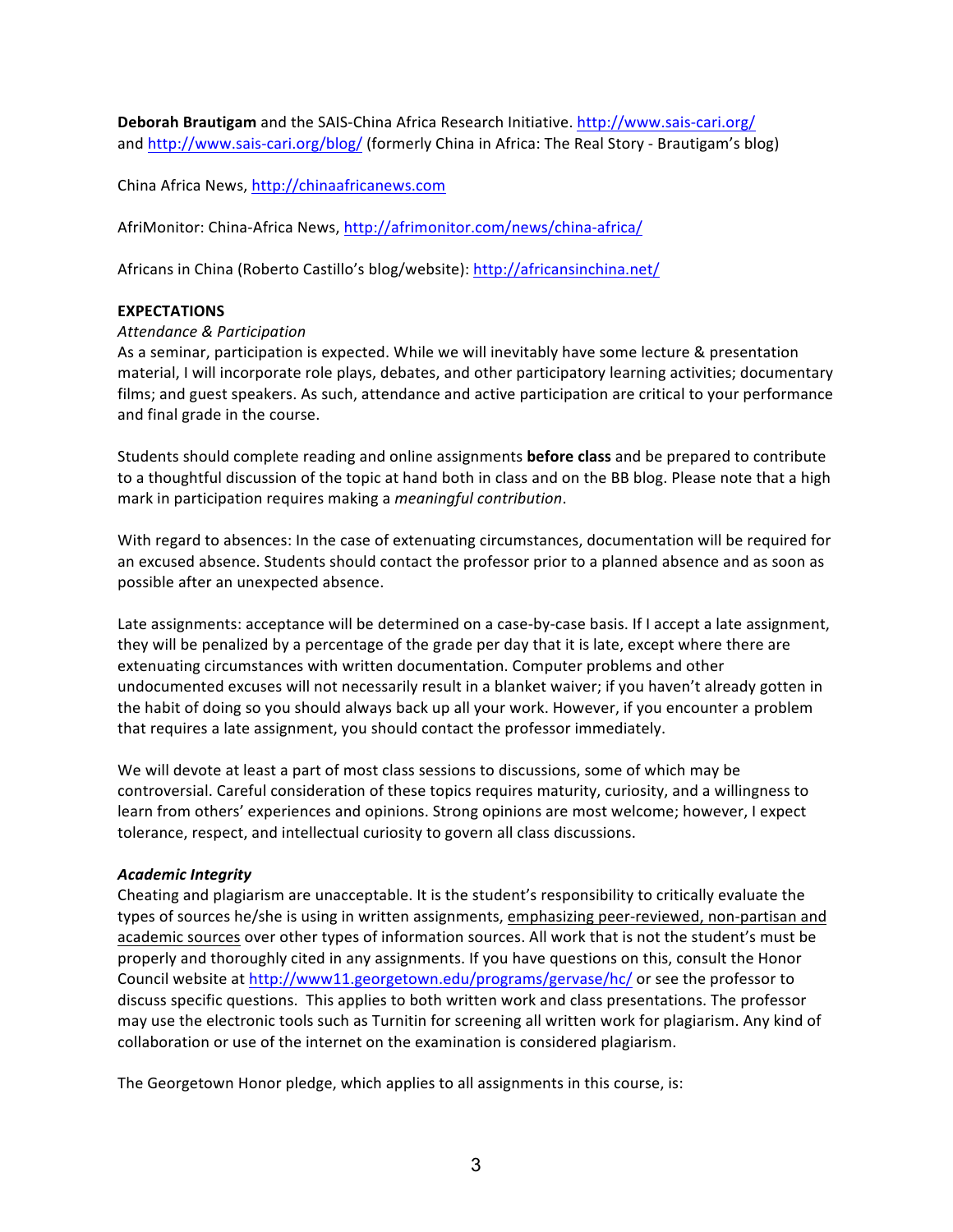"As signatories to the Georgetown University Honor Pledge, and indeed simply as good scholars and citizens, you are required to uphold academic honesty in all aspects of this course. You are expected to be familiar with the letter and spirit of the Standards of Conduct outlined in the Georgetown Honor System and the Honor Council website. As faculty, I too am obligated to uphold the Honor System, and will report all suspected cases of academic dishonesty."

#### **Technology for the course**

Students and the professor will be using Blackboard for this course. I will upload information and links on Blackboard with updates, readings and other resources as we proceed, usually at least 2 weeks in advance. I will also set up a class blog (or discussion group) on Blackboard and make use of additional technology, if deemed necessary, to facilitate class sessions. Email is generally the best form of communication with the professor. I try to respond as soon as possible, but ask for 24 hours in most cases. I generally do not check email on weekends or late in the evening; while I have recently acquired a smart phone, I'm not always "connected". As an adjunct professor, I will only be on campus on Mondays, when we have class. As such, my office hours will be on Mondays, as posted; in addition, I will always be available after each class. I can also make time for telephone/skype/WeChat calls, by appointment.

You may use your laptop in class, but only for note-taking or referring to your readings. Please keep cell phones out of sight and on silent; laptops may not be used for checking email or trolling the internet or any other activities that are not immediately related to the class. Please be respectful of the course instructor and other students. If you must attend to some non-class related emergency, please excuse yourself from the room with permission from the instructor.

#### *Course organization*

After reviewing student comments from last year's evaluations, I've made some changes to the course organization, reading load, and assignments. The course will be divided into four segments plus a final summary/reflections session. These include: Section  $1$  – introduction, background, and framing (weeks 1-4), Section  $2$  – China-Africa engagement by sector (weeks 5-7), Section  $3$  – Areas of potential concern (weeks 8-10), and Section  $4$  – Chinese in Africa and Africans in China (Weeks 11 and 12).

As mentioned above, I have attempted to limit readings to around 3 papers/chapters per week. Note, however, that you will also be responsible for keeping up with current China-Africa events in the news, contributing to the weekly class blog/discussion, and any outside research that may be required for assignments.

Assignments loosely correspond to each of the course sections, as listed below.

#### *Assignments and Grading*

#### **Attendance & Participation** (15%):

This grade is based on regular attendance and active participation in class discussions, in-class activities, and Blackboard blog/discussions. If you are generally not an active participant in class discussions, you might find it helpful to come prepared with a comment or question on the readings prior to class.

## **Assignments**

Assignments will be spaced such that you have one assignment due every few weeks, loosely corresponding to the main sections of the course.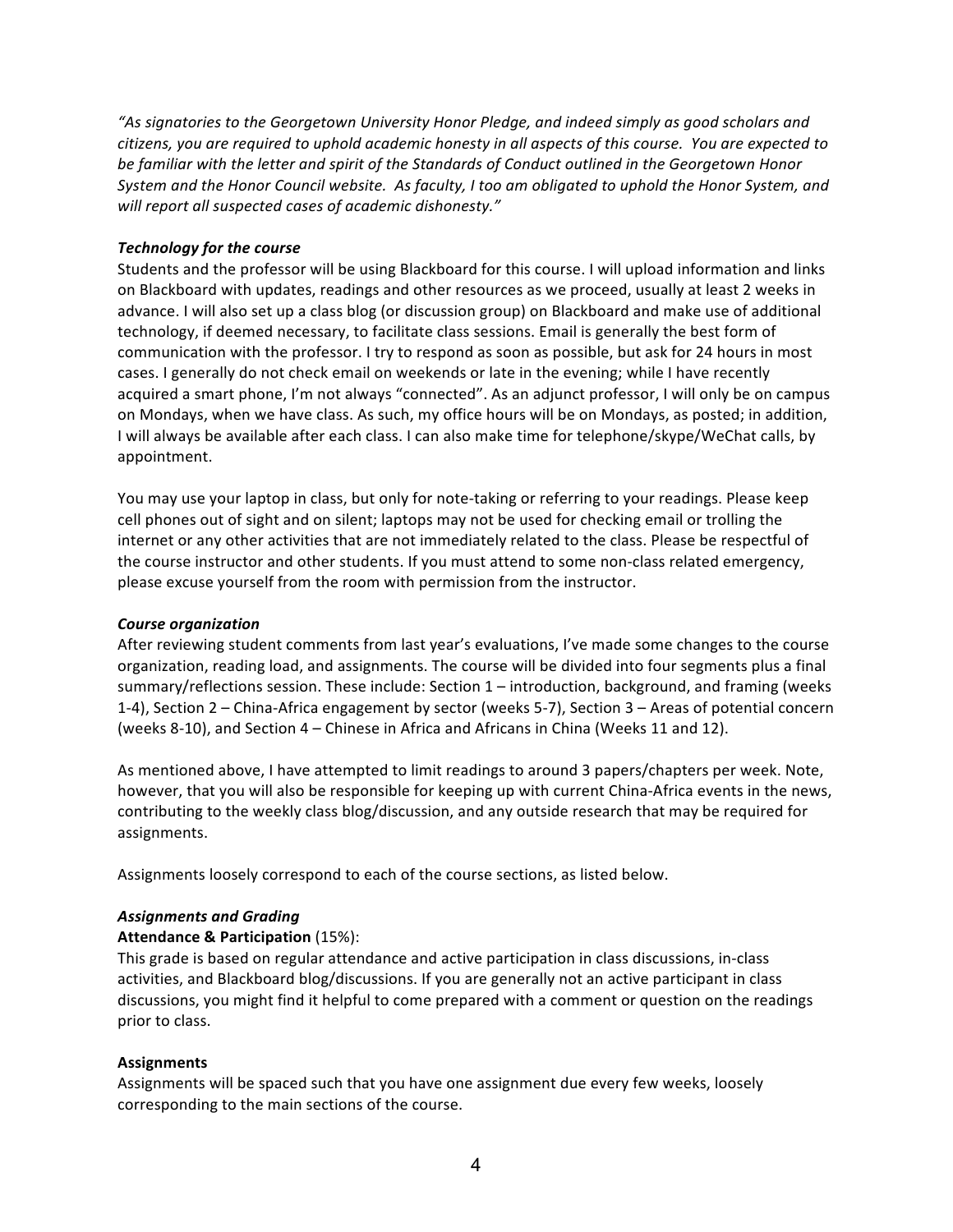- 1. Response paper #1 (15%): Write a brief (UG-500-800 words, G 800-1200 words) paper about *either* the Andrew Malone article or the Al Jazeera program. What do they tell you about the framing of the "China-in-Africa" discourse? About the relevance of Africa-China linkages? What are some key concerns about Chinese engagements in Africa? Due on Monday 18 September.
- 2. Country Presentations (15%): Select an African country and develop a 10-12 slide presentation about relations/engagement with China including a brief history, key sectors of engagement, and any tensions/issues. These will be presented in class during weeks 5 (2 October), 6 (16 October), and 7 (23 October). Email ppt or link prior to your assigned date. (Note: this assignment should form the basis of the sector paper and the final curated reading list & reading guide).
- 3. Sector Paper (25%): Select a key area of China's engagement in Africa (e.g. oil extraction, peacekeeping, trade, infrastructure development, environment) and a specific African country or region of Africa. Write a position paper about the potential impacts (good and/or bad) of Chinese engagement in that sector, supporting your arguments with evidence based on class readings and outside research. Detailed guidelines for this paper together with grading criteria will be circulated by the end of September. Paper length for UG students - 2,500-3,000 words; for G students 3,500 – 4,500 words. **Due on Monday 6 November**.
- 4. Response paper #2 (15%): Write a brief (UG-500-800 words, G-800-1200 words). Select one of the areas of concern (labor issues, environmental impacts, human rights) regarding China's engagement in a particular African country and write about it. Detailed guidelines will be distributed in the coming weeks. Due by Monday 27 November.
- 5. Curated Reading List & Reading Guide (African country or sector). Selected lists and reading guides will be posted online on the Chinese in Africa/Africans in China Research Network website (15%): Detailed guidelines will be distributed. Due by Friday 8 December.

# **COURSE SCHEDULE & READINGS**

Note: The first section in complete. I still need to visit the rest to determine required readings and make additional tweaks and add questions for each week. THESE are the questions that you should address in your BB blog/discussion entries. Additional minor changes may be made during the course of the semester; I will make every effort to make any changes at least two weeks in advance.

| <b>SECTION ONE - INTRODUCTION, BACKGROUND, FRAMING THE DISCOURSE</b> |                                                            |
|----------------------------------------------------------------------|------------------------------------------------------------|
| <b>WEEK ONE</b>                                                      | <b>INTRODUCTION</b>                                        |
| Wednesday                                                            |                                                            |
| 30 August                                                            | Introduction to China-Africa                               |
|                                                                      | Andrew Malone article<br>٠                                 |
|                                                                      | Al Jazeera - People and Power episode<br>٠                 |
|                                                                      | http://www.aljazeera.com/programmes/peoplea                |
|                                                                      | ndpower/2012/01/20121484624797945.html                     |
|                                                                      | $(25.04 \text{ mins.})$                                    |
|                                                                      | China-in-Africa discourses vs realities (PPT)<br>$\bullet$ |
|                                                                      | <b>Discussion</b>                                          |
|                                                                      | Syllabus                                                   |
|                                                                      | Housekeeping/Admin                                         |
| <b>WEEK TWO</b>                                                      | THE HISTORY OF RELATIONS BETWEEN CHINA AND                 |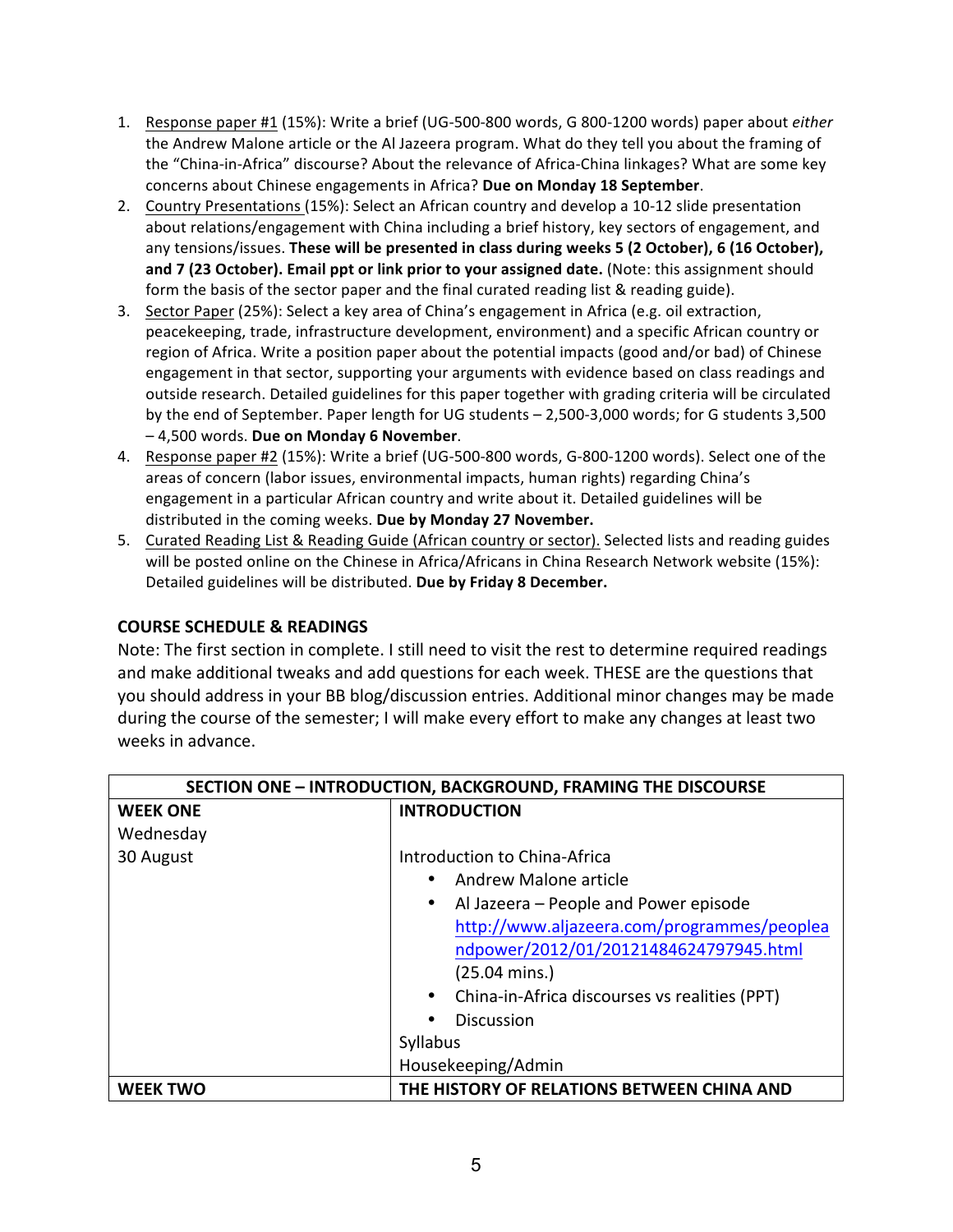| Monday                               | <b>AFRICA</b>                                                |
|--------------------------------------|--------------------------------------------------------------|
| 11 September                         |                                                              |
|                                      | <b>Required</b>                                              |
| Questions to consider:               | Snow, Philip. The Star Raft: China's encounter with Africa.  |
|                                      | Ithaca, N.Y.: Cornell University Press, 1989, chapter 1, pp. |
| How would you periodize the          | $1 - 36$                                                     |
| history?                             |                                                              |
|                                      |                                                              |
|                                      | Jamie Monson, "Introduction", (Chapter 1), pp. 1-14 and      |
| What are the key facets of each      | "Conclusion" (Chapter 7), pp. 147-156 in Monson (2009)       |
| period?                              | Africa's Freedom Railway. How a Chinese Development          |
|                                      | Project Changed Lives and Livelihoods in Tanzania.           |
| How might these histories impact     | Bloomington, Indianapolis: Indiana University Press.         |
| contemporary relations?              |                                                              |
| Consider, in particular, political & | Park, Yoon Jung (2016). "Early Chinese migrants in Sub-      |
| economic power, race, and the        | Saharan Africa: contract laborers and traders" in            |
| various actors                       | Entrepreneurs africains et chinois, Karsten Giese and        |
|                                      | Laurence Marfaing (eds.) Paris: Karthala (published in       |
|                                      | French)                                                      |
|                                      |                                                              |
|                                      | <b>Recommended/For Further Reading</b>                       |
|                                      | George T. Yu, "China's Failure in Africa," Asian Survey,     |
|                                      | v.6, no. 8 (August 1966), pp. 461-68                         |
|                                      |                                                              |
|                                      | Huynh, Tu T.(2008) "Loathing and Love: Postcard              |
|                                      | Representations of Indentured Chinese Laborers in South      |
|                                      | Africa's Reconstruction, 1904-10", Safundi, 9:4, 395-425     |
| <b>WEEK THREE</b>                    | <b>WHERE PAST MEETS PRESENT OR NOT?</b>                      |
| Monday                               |                                                              |
| 18 September                         | <b>Required (Select any THREE)</b>                           |
|                                      | Victor Ojakorotu and Ayo Whetho, Sino-African                |
| In Class:                            | Relations: The Cold War Years and After, Asia Journal of     |
| Film: When China Met Africa          | Global Studies, Vol. 2, No. 2 (2008), 35-43                  |
|                                      |                                                              |
| By Mark and Nick Francis             |                                                              |
| 2011                                 | Julia C. Strauss, "The Past in the Present: Historical and   |
| 74 mins.                             | Rhetorical Lineages in China's Relations with Africa," The   |
|                                      | China Quarterly, no. 199 (September 2009), pp. 777-95        |
| Questions to consider:               |                                                              |
|                                      | Sarah Raine, "Contextualising Today's Sino-African           |
| Where are the ruptures and           | Relations" (Chapter 1), pp. 13-58, in Raine (2009) China's   |
| continuities between the past and    | African Challenges, Oxford, London: The International        |
| present in China-Africa relations?   | Institute for Strategic Studies.                             |
|                                      |                                                              |
| How has China's engagement with      | YAN Hairong and Barry Sautman, "Chinese Farms in             |
| Africa changed over the years?       | Zambia: From Socialist to 'Agro-Imperialist'                 |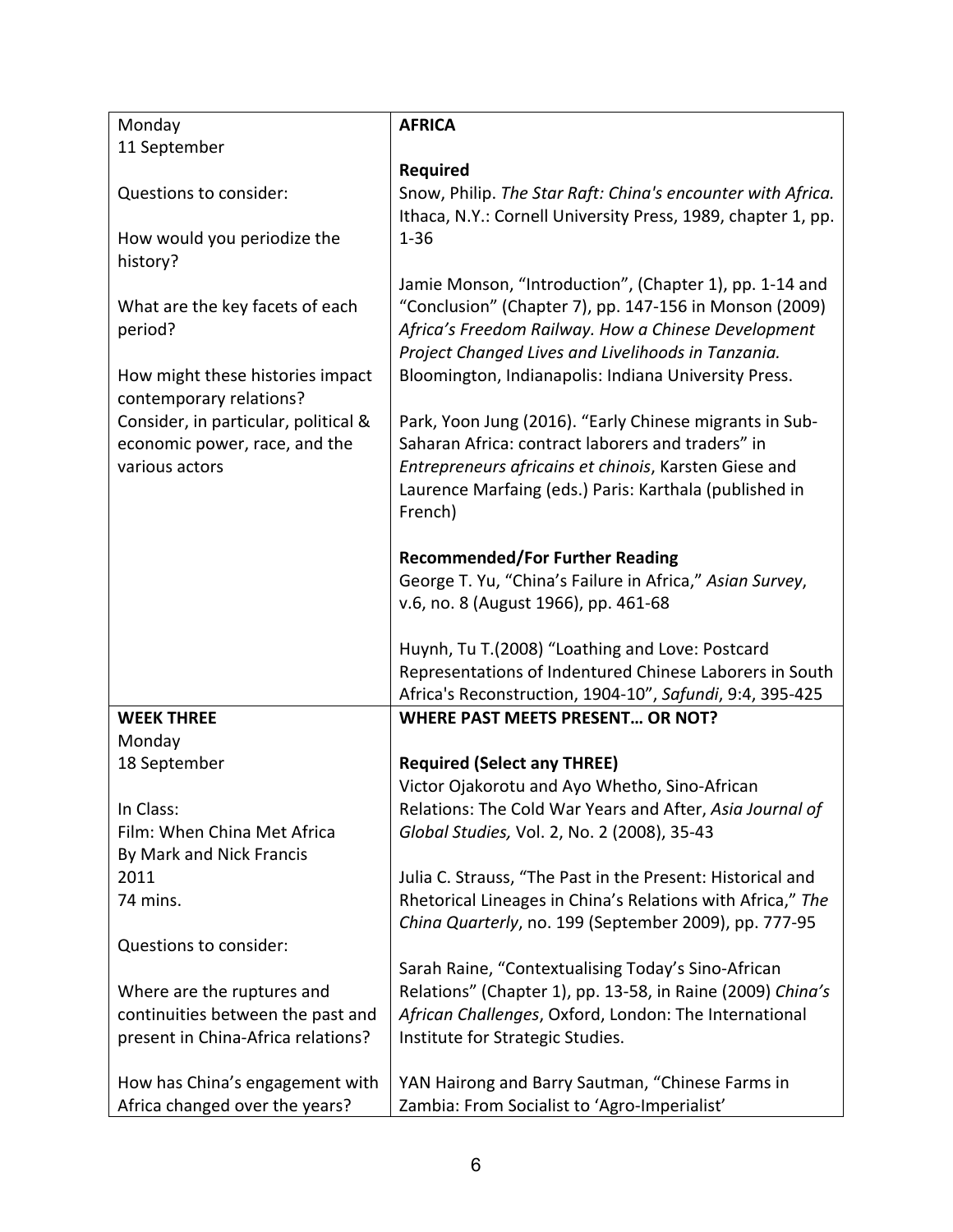| What are the priorities today?                   | Engagement?" African and Asian Studies 9 (2010): 307-      |
|--------------------------------------------------|------------------------------------------------------------|
|                                                  | 333.                                                       |
| <b>RESPONSE PAPER #1 DUE</b><br><b>WEEK FOUR</b> | CHINA, AFRICA, AND THE WEST: WHOSE INTERESTS?              |
| Monday                                           | <b>WHO BENEFITS? FRAMES &amp; DISCOURSES</b>               |
| 25 September                                     |                                                            |
|                                                  | Read at least one selection from each section.             |
| In Class: Debate                                 |                                                            |
|                                                  | <b>AFRICA</b>                                              |
| <b>Film: Behind the Belt</b>                     | Vera Songwe and Nelipher Moyo, "China-Africa               |
| By Philip Man and Jidi Guo                       | Relations: Defining New Terms of Engagement"               |
| https://vimeo.com/224831662                      | Brookings Institution.                                     |
| PW: 2017chinamarimba                             |                                                            |
| 28:54min                                         | Sanou Mbaye, "Matching China's activities to Africa's      |
|                                                  | needs" in Axel Harneit-Sievers, Stephen Marks and          |
| Questions to consider:                           | Sanusha Naidu (Eds.) Chinese and African Perspectives on   |
| How has Africa changed (or not                   | China in Africa, 2010: 39-53                               |
| changed) since independence?                     |                                                            |
| What does Africa have to gain or                 | Adama Gaye, "China in Africa: After the Gun and the        |
| lose?                                            | Bible: A West African Perspective" in Chris Alden, Daniel  |
|                                                  | Large, and Ricardo Soares de Oliveira (eds), China         |
| What are China's interests in                    | Returns to Africa, A Rising Power and a Continent          |
| Africa?                                          | Embrace, 2008: 129-142                                     |
|                                                  |                                                            |
| What is the Western response to                  | Lucy Corkin, "Understanding Angolan Agency: The            |
| China-in-Africa? Are the concerns                | Luanda-Beijing Face-Off" in Aleksandra W Gadzala (ed),     |
| justified? With the current                      | Africa and China. How Africans and Their Governments       |
| administration in the US and the                 | are Shaping Relations with China. 2015: 61-84              |
| changes taking place in Europe,                  |                                                            |
| how might things change in the                   | Giles Mohan and Marcus Power, "New African Choices?        |
| coming years?                                    | The Politics of Chinese Engagement," Review of African     |
|                                                  | Political Economy (2008) 35: 115, 23-42. Available online. |
|                                                  |                                                            |
|                                                  | <b>CHINA</b>                                               |
|                                                  | He Wenping, "China's Perspective on Contemporary           |
|                                                  | China-Africa Relations" (Chapter 7), pp. 143-166, in       |
|                                                  | Alden et.al, China Returns to Africa, 2008: 143-166        |
|                                                  | Barry Sautman and Yan Hairong, "Friends and Interests:     |
|                                                  | China's Distinctive Links with Africa," African Studies    |
|                                                  | Review, Vol. 50, No. 3 (Dec., 2007), pp. 75-114            |
|                                                  |                                                            |
|                                                  | Zeng Qiang, "China's strategic relations with Africa" in   |
|                                                  | Axel Harneit-Sievers, Sanusha Naidu, and Stephen Marks     |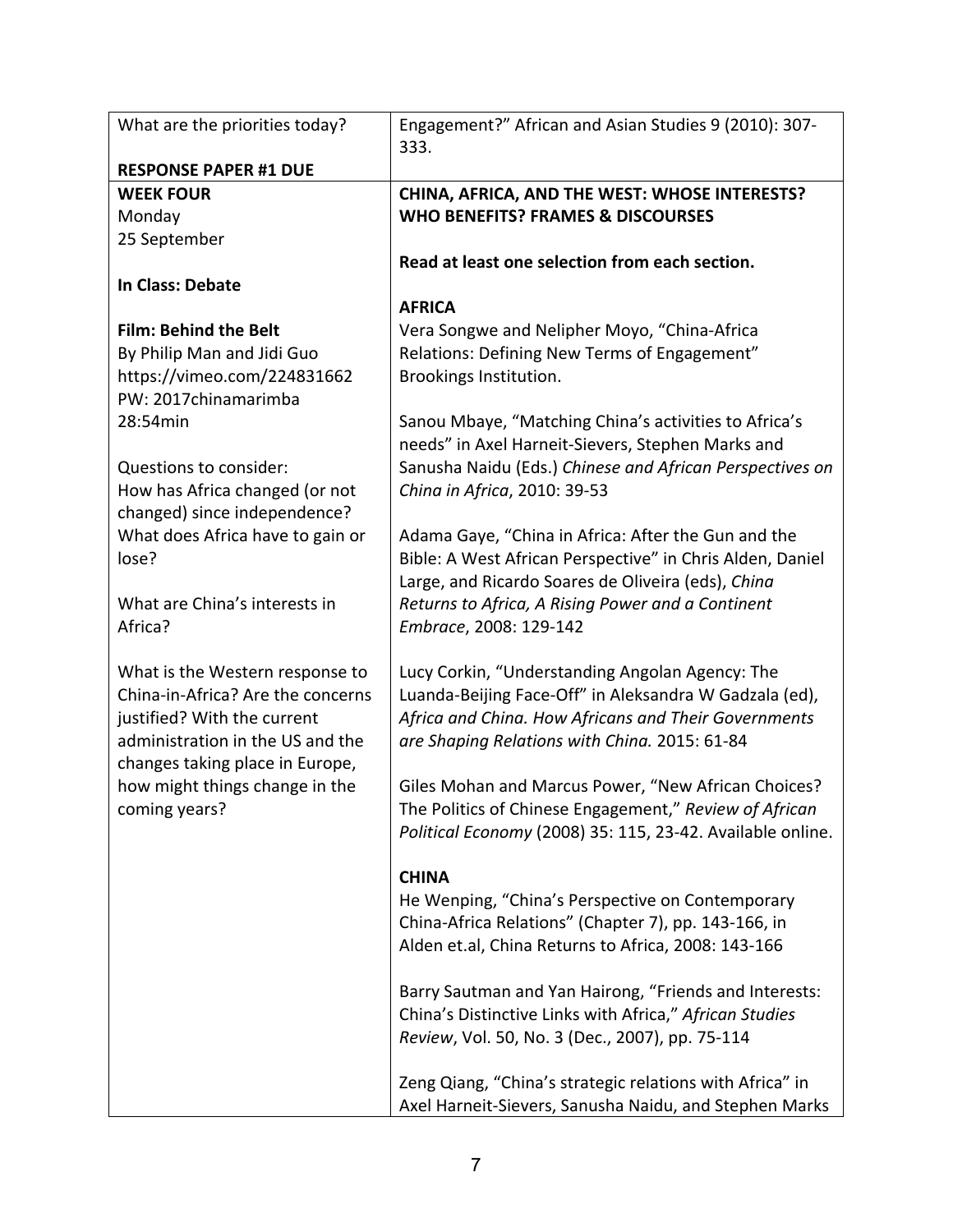|                                    | (Eds), Chinese and African Perspectives on China in                                                  |
|------------------------------------|------------------------------------------------------------------------------------------------------|
|                                    | Africa, 2010: 56-69                                                                                  |
|                                    |                                                                                                      |
|                                    | Forum on China-Africa Cooperation website, China's                                                   |
|                                    | Africa Policy: http://www.focac.org/eng/zfgx/dfzc/ (skim                                             |
|                                    | and read several of the entries)                                                                     |
|                                    |                                                                                                      |
|                                    | THE "WEST"                                                                                           |
|                                    | Anna Katharina Stahl, "Contrasting Rhetoric and                                                      |
|                                    | Converging                                                                                           |
|                                    | Security Interests of the European Union and China in                                                |
|                                    | Africa", Journal of Current Chinese Affairs, 4/2011: 147-                                            |
|                                    | 173                                                                                                  |
|                                    | Bates Gill, J Stephen Morrison, and Chin-Hao Huang,                                                  |
|                                    | "China-Africa Relations: An Early, Uncertain Debate in                                               |
|                                    | the United States" in Alden, et al, (Eds), China Returns to                                          |
|                                    | Africa, 2008: 167-180                                                                                |
|                                    |                                                                                                      |
|                                    | Horace Campbell, "China in Africa: challenging US global                                             |
|                                    | hegemony" in Firoze Manji and Stephen Marks, (Eds),                                                  |
|                                    | African perspectives on China in Africa, 2007: 119-138                                               |
|                                    | Daniel Bach, "The European Union and China in Africa" in                                             |
|                                    | Kweku Ampiah and Sanusha Naidu (eds), Crouching                                                      |
|                                    | Tiger, Hidden Dragon? 2008: 278-293                                                                  |
|                                    |                                                                                                      |
|                                    | Adam Habib, "Western Hegemony, Asian Ascendancy                                                      |
|                                    | and the New Scramble for Africa" in Ampiah and Naidu                                                 |
|                                    | (eds) 2008: 259-277                                                                                  |
|                                    |                                                                                                      |
|                                    | Amb. David Shinn, Congressional testimony/prepared                                                   |
|                                    | comments, Senate Committee on Foreign Relations<br>Subcommittee on African Affairs, 1 November 2011, |
|                                    | Washington, DC                                                                                       |
|                                    | <b>SECTION TWO - CHINA-AFRICA ENGAGEMENT BY SECTOR</b>                                               |
| <b>WEEK FIVE</b>                   | <b>CHINESE TRADE IN AFRICA</b>                                                                       |
| Monday                             |                                                                                                      |
| 2 October                          | <b>Required</b>                                                                                      |
|                                    | Dambisa Moyo, Chapter 7 (The Chinese Are Our Friends)                                                |
| In Class:                          | pp. 98-113 and Chapter 8 (Let's Trade) pp. 114-125 in                                                |
| Country Presentations:             | Dead Aid. Why Aid is Not Working and how there is a                                                  |
| Kwabena - Ghana; Sayako -          | better way forward for Africa.                                                                       |
| Nigeria; Catesby - Senegal; Angela |                                                                                                      |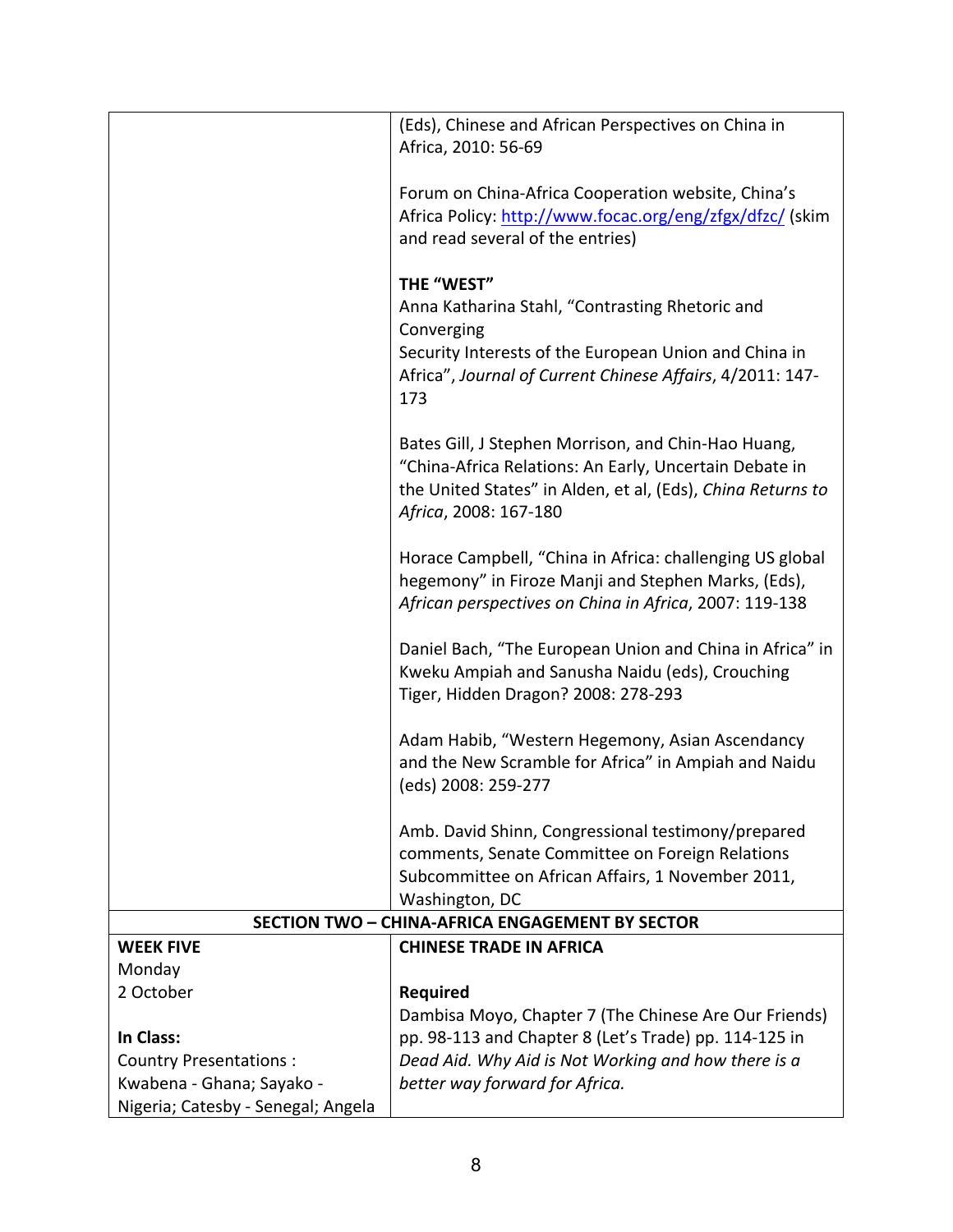| - Sudan                            | Joseph Onjala, "Merchandise Trading between Kenya<br>and China: Implications for the East African Community |
|------------------------------------|-------------------------------------------------------------------------------------------------------------|
| Lecture & Discussion on aid &      | (EAC)" (Chapter 4, pp 63-85) in Seifudein Adem (Ed.)                                                        |
| trade issues; explore              | (2013) China's Diplomacy in Eastern and Southern Africa,                                                    |
| http://www.sais-cari.org/data-     | Burlington, VT: Ashgate.                                                                                    |
| china-africa-trade                 |                                                                                                             |
|                                    | Recommended                                                                                                 |
| Homework (after class, sometime    | Heidi Østbø Haugen, "Chinese Exports to Africa:                                                             |
| during the next week)              | Competition, Complementarity and Cooperation                                                                |
| Spend 20-30 minutes exploring      | between Micro-Level Actors," Forum for Development                                                          |
| the SAIS-China Africa Research     | Studies, v. 38, no. 2 (June 2011), pp. 157-76. Direct Link:                                                 |
| Initiative website, particularly   | www.sv.uio.no/iss/personer/vit/heidiha/Haugen%20201                                                         |
| their data section. Look for all   | 1%20(Chinese%20exports%20to%20Africa).pdf                                                                   |
| figures relevant to your selected  |                                                                                                             |
| African country, starting with the |                                                                                                             |
| trade figures: http://www.sais-    |                                                                                                             |
| cari.org/data-china-africa-trade;  |                                                                                                             |
| then move on to aid and            |                                                                                                             |
| investment. You might also want    |                                                                                                             |
| to check out the AIDdata site:     |                                                                                                             |
| http://aiddata.org/.               |                                                                                                             |
|                                    |                                                                                                             |
| <b>Questions to consider:</b>      |                                                                                                             |
| What are African countries trading |                                                                                                             |
| with China? Why is the trade       |                                                                                                             |
| imbalance problemmatic? What       |                                                                                                             |
| can be done to address this?       |                                                                                                             |
|                                    |                                                                                                             |
| Why do some Africans argue that    |                                                                                                             |
| China is a better partner than the |                                                                                                             |
| West? What are the differences     |                                                                                                             |
| between aid/assistance vs.         |                                                                                                             |
| business as the key mode of        |                                                                                                             |
| engagement between countries?      |                                                                                                             |
|                                    |                                                                                                             |
| In terms of trade in China-made    |                                                                                                             |
| goods, who is importing these to   |                                                                                                             |
| Africa? What are some of the       |                                                                                                             |
| arguments about Chinese goods in   |                                                                                                             |
| Africa, especially vis-a-vis       |                                                                                                             |
| manufacturing?                     |                                                                                                             |
|                                    |                                                                                                             |

# **MONDAY 9 OCTOBER - SCHOOL HOLIDAY - NO CLASS**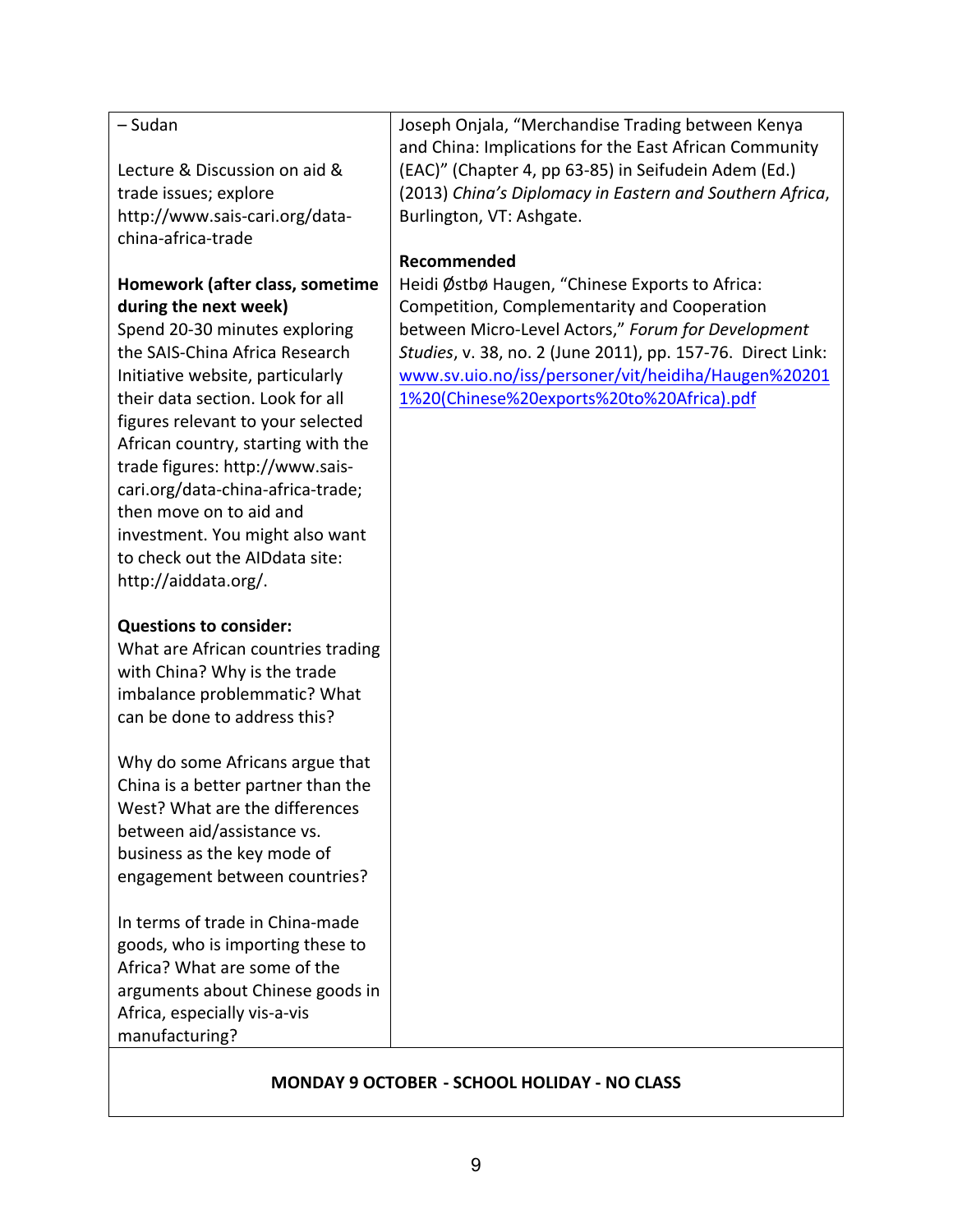| <b>WEEK SIX</b>              | <b>CHINESE INVESTMENTS IN AFRICA (PART ONE):</b>                                                                                                                                                                                                                                                                                                                |
|------------------------------|-----------------------------------------------------------------------------------------------------------------------------------------------------------------------------------------------------------------------------------------------------------------------------------------------------------------------------------------------------------------|
| Monday                       | GENERAL, MINING, INFRASTRUCTURE DEVELOPMENT,                                                                                                                                                                                                                                                                                                                    |
| 16 October                   | <b>AND AGRICULTURE</b>                                                                                                                                                                                                                                                                                                                                          |
|                              | (Skim the General piece and then read ONE from each                                                                                                                                                                                                                                                                                                             |
| In Class:                    | section)                                                                                                                                                                                                                                                                                                                                                        |
| <b>Country Presentations</b> | <b>GENERAL</b>                                                                                                                                                                                                                                                                                                                                                  |
|                              | Xiaofang Shen, "Private Chinese Investment in Africa:<br>Myths and Realities," World Bank Policy Research<br>Working Paper 6311 (January 2013). Direct Link:<br>https://openknowledge.worldbank.org/bitstream/handl<br>e/10986/12174/wps6311.pdf?sequence=1.                                                                                                    |
|                              | <b>MINING</b>                                                                                                                                                                                                                                                                                                                                                   |
|                              | Hilson and Adu-Darko, "Chinese participation in Ghana's<br>informal gold mining economy: Drivers, implications and<br>clarifications," Journal of Rural Studies, Volume 34, April<br>2014, pp. 292-303.                                                                                                                                                         |
|                              | Southern Africa Resources Watch (2012), Win-Win<br>Partnership? China, Southern Africa, and the Extractive<br>Industries, Introduction (pp 26-54), and Scale of Chinese<br>Involvement (pp 55-90).                                                                                                                                                              |
|                              | <b>INFRASTRUCTURE</b>                                                                                                                                                                                                                                                                                                                                           |
|                              | Lucy Corkin, "China's strategic infrastructural<br>investments in Africa" (pp 134-150) and "China's interest<br>in Angola's construction and infrastructure sectors" (pp.<br>157-190) in Grace Guerrero and Firoze Manji (Eds) (2008)<br>China's New Role in Africa and the South. A search for a<br>new perspective. Cape Town, Nairobi and Oxford:<br>Fahamu. |
|                              | Ana Cristina Alves, "China's 'Win-Win' Cooperation:                                                                                                                                                                                                                                                                                                             |
|                              | Unpacking the Impact of Infrastructure-for-Resources                                                                                                                                                                                                                                                                                                            |
|                              | Deals in Africa," South African Journal of International                                                                                                                                                                                                                                                                                                        |
|                              | Affairs, v. 20, no. 2 (2013), pp. 207-226.                                                                                                                                                                                                                                                                                                                      |
|                              | <b>AGRICULTURE</b><br>Deborah Brautigam, The Dragon's Gift, Chapter 9                                                                                                                                                                                                                                                                                           |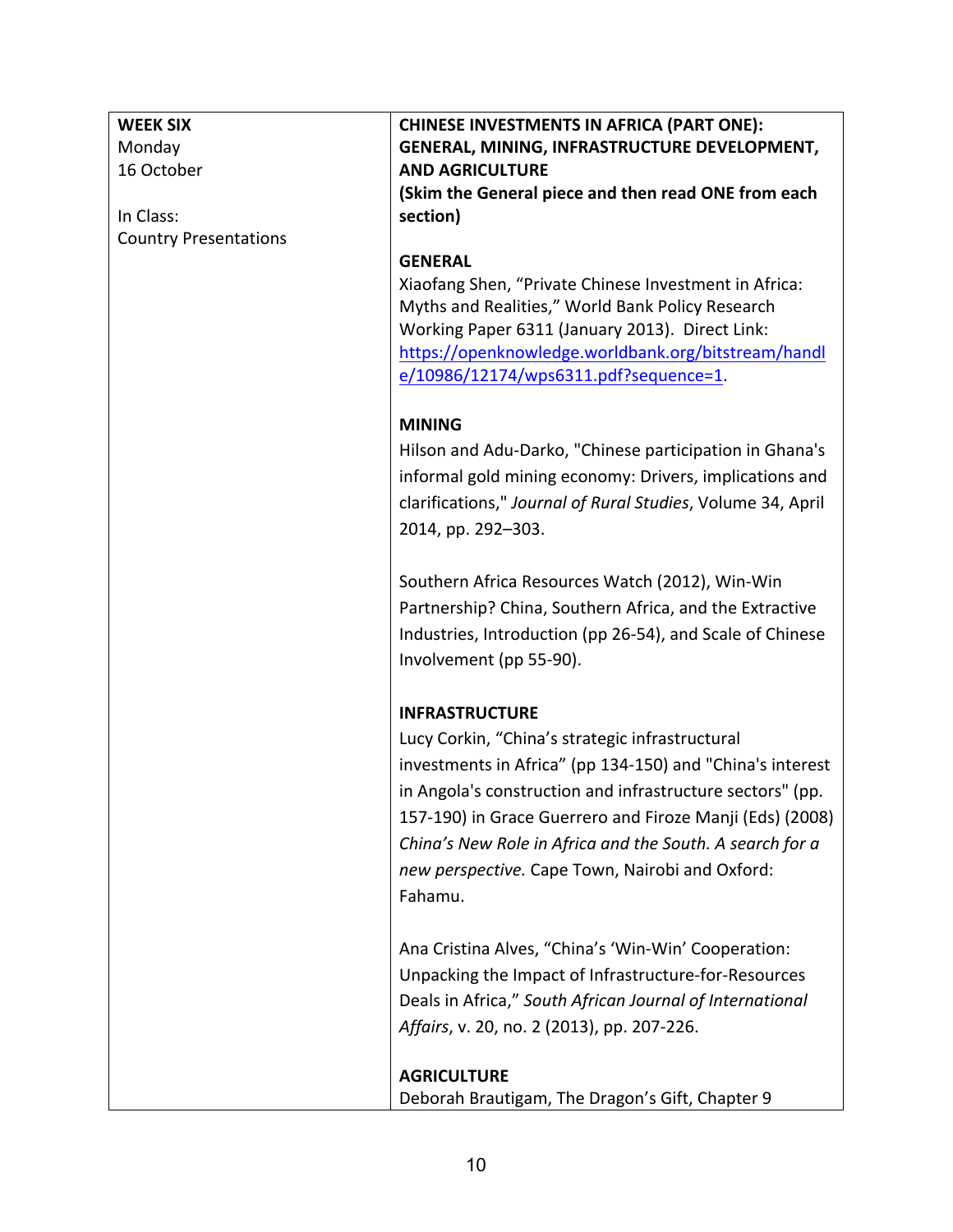|                                                              | (Exporting Green Revolution) and Chapter 10 (Foreign<br>Farmers)                                                                                                                                                                                               |
|--------------------------------------------------------------|----------------------------------------------------------------------------------------------------------------------------------------------------------------------------------------------------------------------------------------------------------------|
|                                                              | Helen Lei Sun, "Understanding China's Agricultural<br>Investments in Africa," SAIIA Occasional Paper no. 102<br>(November 2011). Direct Link:<br>www.saiia.org.za/images/stories/pubs/occasional paper<br>s above 100/saia sop 102 lei sun 20111129.pdf.       |
|                                                              | Josh Maiyo, "The Political Ecology of Chinese Agricultural<br>Investment in Uganda," SAIS Policy Brief, 2014.<br>https://saiscari.files.wordpress.com/2014/10/maiyo-v-3-<br>original.pdf                                                                       |
|                                                              | Solange Chatelard and Jessica Chu, "Chinese Agricultural<br>Engagements in Zambia," SAIS Policy Brief, 2015<br>https://static1.squarespace.com/static/5652847de4b033<br>f56d2bdc29/t/568c474fd8af1097861ed025/1452033871<br>100/CARI PolicyBrief 4 Jan2015.pdf |
|                                                              | Deborah A. Bräutigam and Tang Xiaoyang, "China's<br>Engagement in African Agriculture: "Down to the                                                                                                                                                            |
|                                                              | Countryside" The China Quarterly (Sep., 2009) 199, 686-<br>706.                                                                                                                                                                                                |
| <b>WEEK SEVEN</b>                                            | CHINESE INVESTMENTS IN AFRICA (PART TWO): OIL                                                                                                                                                                                                                  |
| Monday                                                       | (Select any THREE articles/chapters, including one by                                                                                                                                                                                                          |
| 23 October                                                   | <b>Erica Downs)</b>                                                                                                                                                                                                                                            |
|                                                              |                                                                                                                                                                                                                                                                |
| In Class:                                                    | John Rocha, "A new frontier in the exploitation of                                                                                                                                                                                                             |
| <b>Country Presentations</b>                                 | Africa's natural resources: the emergence of China",                                                                                                                                                                                                           |
|                                                              | pp.15-34 in Firoze Manji and Stephen Marks (Eds.) (2007)                                                                                                                                                                                                       |
| Lecture/Discussion of Chinese                                | African Perspectives on China in Africa. Oxford, Cape                                                                                                                                                                                                          |
| investments in Africa's oil & other<br>extractive industries | Town and Nairobi: Fahamu                                                                                                                                                                                                                                       |
|                                                              | Ricardo Soares de Oliviera, "Making Sense of Chinese Oil                                                                                                                                                                                                       |
| Questions to consider:                                       | Investment in Africa" (Chapter 4), pp. 83-110 in Alden                                                                                                                                                                                                         |
|                                                              | et.al.                                                                                                                                                                                                                                                         |
| Who are the principal<br>actors/countries in the African oil | Erica Downs, "Who's Afraid of China's Oil Companies?"                                                                                                                                                                                                          |
| sector?                                                      | Carlos Pascual and Jonathan Elkind, eds. Energy Security:                                                                                                                                                                                                      |
|                                                              | Economics, Politics, Strategy, and Implications (Brookings                                                                                                                                                                                                     |
| How does Chinese engagement                                  | Institution Press, 2010, pp. 73-102.                                                                                                                                                                                                                           |
| differ from Western engagement?                              | Erica S. Downs, "The Fact and Fiction of Sino-African                                                                                                                                                                                                          |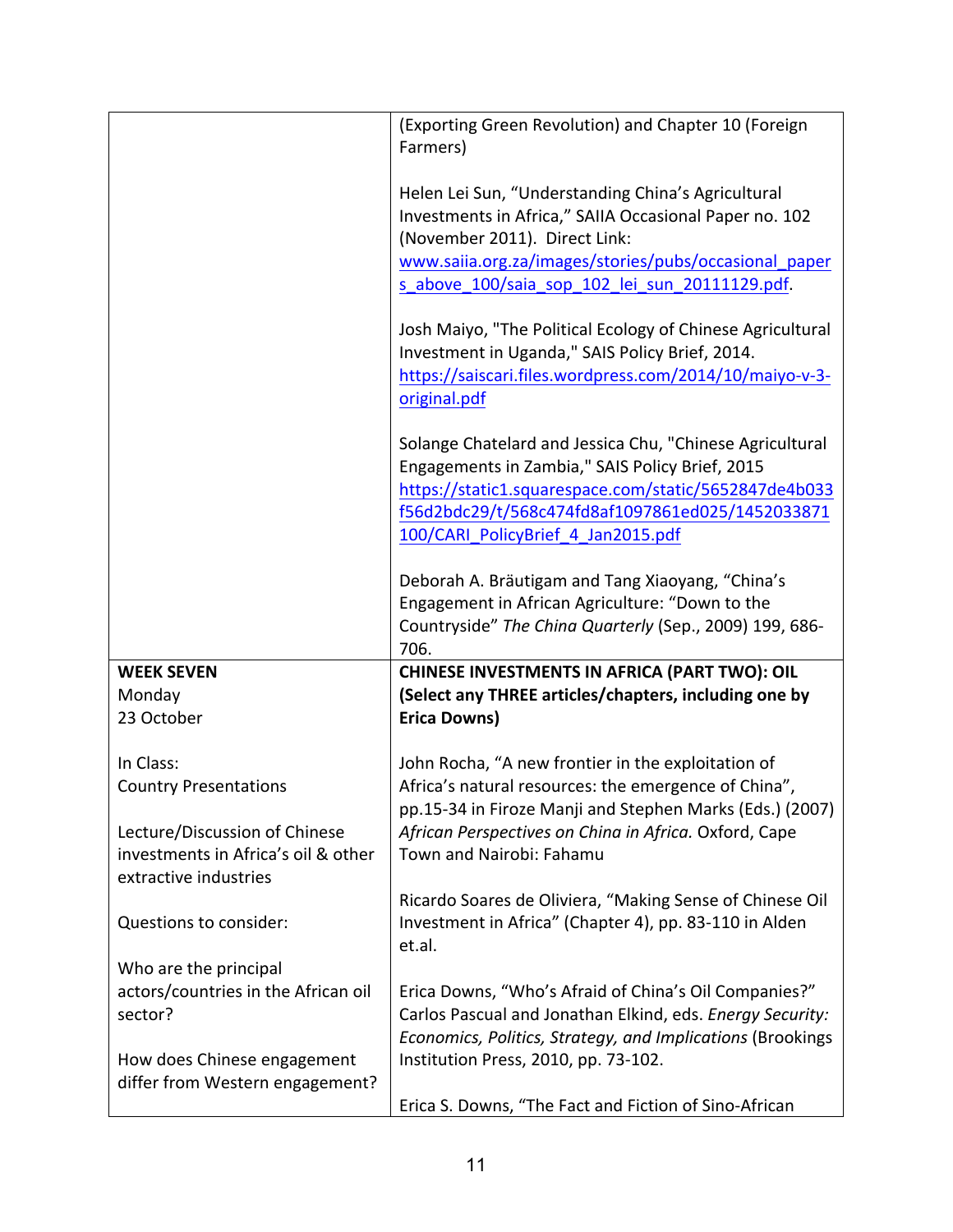| How has foreign consumption of<br>African oil impacted African<br>economies? (resource curse) | Energy Relations," in China Security (Summer 2007) 3: 3,<br>42-68.                                                                                                     |
|-----------------------------------------------------------------------------------------------|------------------------------------------------------------------------------------------------------------------------------------------------------------------------|
| What happens to the<br>"infrastructure for oil" when                                          | Erica S. Downs, "The Chinese Energy Security Debate"<br>The China Quarterly, 2004, pp. 21-41                                                                           |
| prices drop?                                                                                  | Ian Taylor, "Oil Diplomacy" (Chapter 2), pp. 37-62 in<br>Taylor                                                                                                        |
|                                                                                               | Hardus, S. "Chinese National Oil Companies in Ghana:<br>the Cases of CNOOC and Sinopec." Perspectives on<br>Global Development and Technology. 13 (2014): 588-<br>612. |
|                                                                                               | Rupp, Stephanie. "Ghana, China and the Politics of<br>Energy," in African Studies Review, v56 n1 (2013): 103-<br>130.                                                  |
| <b>WEEK EIGHT</b>                                                                             | <b>SECURITY ISSUES, MILITARY PRESENCE, &amp;</b>                                                                                                                       |
| Monday                                                                                        | <b>PEACEKEEPING</b>                                                                                                                                                    |
| 30 October                                                                                    |                                                                                                                                                                        |
|                                                                                               | <b>Required (Read THREE of the following):</b>                                                                                                                         |
| In Class:                                                                                     | David Shinn, "Military and Security Ties and                                                                                                                           |
| Guest lecturer:                                                                               | Peacekeeping Missions" (Chapter 6, pp 162-193) in China                                                                                                                |
| Amb. David Shinn (TBC)                                                                        | and Africa. A Century of Engagement. David H. Shinn and<br>Joshua Eisenman, 2012.                                                                                      |
| Questions to consider:                                                                        |                                                                                                                                                                        |
| What various roles has China                                                                  | Steven C.Y. Kuo, "Beijing's Understanding of African                                                                                                                   |
| played in African conflicts?                                                                  | Security: Context and Limitations," African Security, v. 5,<br>issue 1 (2012), pp. 24-43.                                                                              |
| How have China's policies with                                                                |                                                                                                                                                                        |
| regard to African politics changed                                                            | Ian Taylor, Chapter 5 (The Arms Trade) in China's New                                                                                                                  |
| over the years?                                                                               | Role in Africa by Ian Taylor. Boulder: Lynne Rienner, 2009                                                                                                             |
| Do you think that the scrutiny of                                                             | Wu Zhengyu and Ian Taylor, "From Refusal to                                                                                                                            |
| China's engagement in these                                                                   | Engagement: Chinese Contributions to Peacekeeping in                                                                                                                   |
| matters is merited? What about                                                                | Africa," Journal of Contemporary African Studies, v. 29,                                                                                                               |
| other actors and their                                                                        | no. 2 (April 2011), pp. 137-54.                                                                                                                                        |
| contributions to Africa's armed                                                               |                                                                                                                                                                        |
| conflicts?                                                                                    | Andrew Hull and David Markov, "Chinese Arms Sales to<br>Africa," IDA Research Notes (Summer 2012), pp. 25-31.                                                          |
| How do these issues dovetail                                                                  | Direct Link:                                                                                                                                                           |
| with/contribute to/affect Africa's                                                            | https://www.ida.org/upload/research%20notes/researc                                                                                                                    |
| environmental concerns? with the                                                              | hnotessummer2012.pdf                                                                                                                                                   |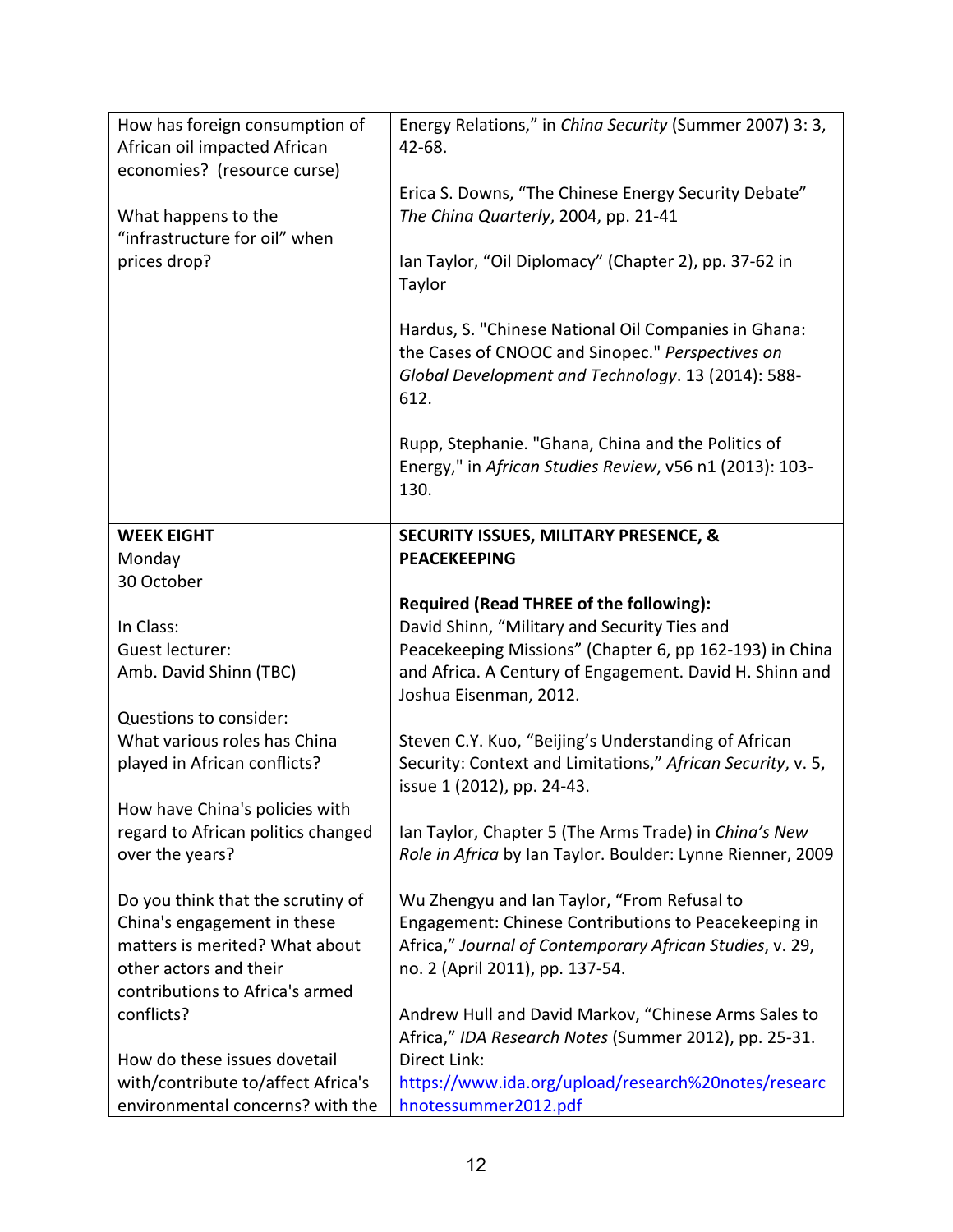| AU and other African regional   |                                                                                                                 |
|---------------------------------|-----------------------------------------------------------------------------------------------------------------|
| cooperation bodies?             | David Shinn, "China and the Conflict in Darfur," The                                                            |
|                                 | Brown Journal of World Affairs, v. 16, issue 1 (Fall/Winter<br>2009), pp. 85-100. Available online.             |
|                                 |                                                                                                                 |
|                                 | Jonathan Holslag, "China and the Coups: Coping with                                                             |
|                                 | Political Instability in Africa," African Affairs, v. 110, no.                                                  |
|                                 | 440 (July 2011), pp. 367-86. Available online.                                                                  |
|                                 | For Further Reading/Recommended:                                                                                |
|                                 | SaferWorld, "China's growing role in African peace and                                                          |
|                                 | security" January 2011                                                                                          |
|                                 | Chin-Hao Huang, "From Strategic Adjustment to                                                                   |
|                                 | Normative Learning? Understanding China's                                                                       |
|                                 | Peacekeeping Efforts in Africa," Journal of International                                                       |
|                                 | Peacekeeping, v. 17 (2013), pp. 248-271. Direct Link:<br>http://dornsife.usc.edu/assets/sites/451/docs/JOUP_017 |
|                                 | 03-04 Huang.pdf                                                                                                 |
| <b>SECTION THREE - CONCERNS</b> |                                                                                                                 |
| <b>WEEK NINE</b>                | <b>GOVERNANCE &amp; HUMAN RIGHTS</b>                                                                            |
| Monday                          | Barry Sautman & Yan Hairong, Debate: The wrong                                                                  |
| 6 November                      | answers to the wrong question. A response to HRW.                                                               |
| <b>SECTOR PAPER DUE TODAY</b>   | Pambazuka News 2012-02-02, Issue 568                                                                            |
|                                 | http://www.pambazuka.org/governance/debate-wrong-                                                               |
|                                 | answers-wrong-question                                                                                          |
|                                 | Christopher Walker and Sarah Cook, "The Dark Side of                                                            |
|                                 | China Aid," International Herald Tribune op-ed, March                                                           |
|                                 | 25, 2010                                                                                                        |
|                                 | http://www.nytimes.com/2010/03/25/opinion/25iht-                                                                |
|                                 | edwalker.html                                                                                                   |
|                                 |                                                                                                                 |
|                                 | "Don't Worry About Killing People: By Coddling Guinea's                                                         |
|                                 | Dictator, China Again Mocks Human Rights in Africa,"                                                            |
|                                 | October 15, 2009. The Economist,                                                                                |
|                                 | http://www.economist.com/world/middleeastafrica/dis                                                             |
|                                 | playstory.cfm?story id=14664647                                                                                 |
|                                 | Ian Taylor, "The Issue of Human Rights" (Chapter 4), pp.                                                        |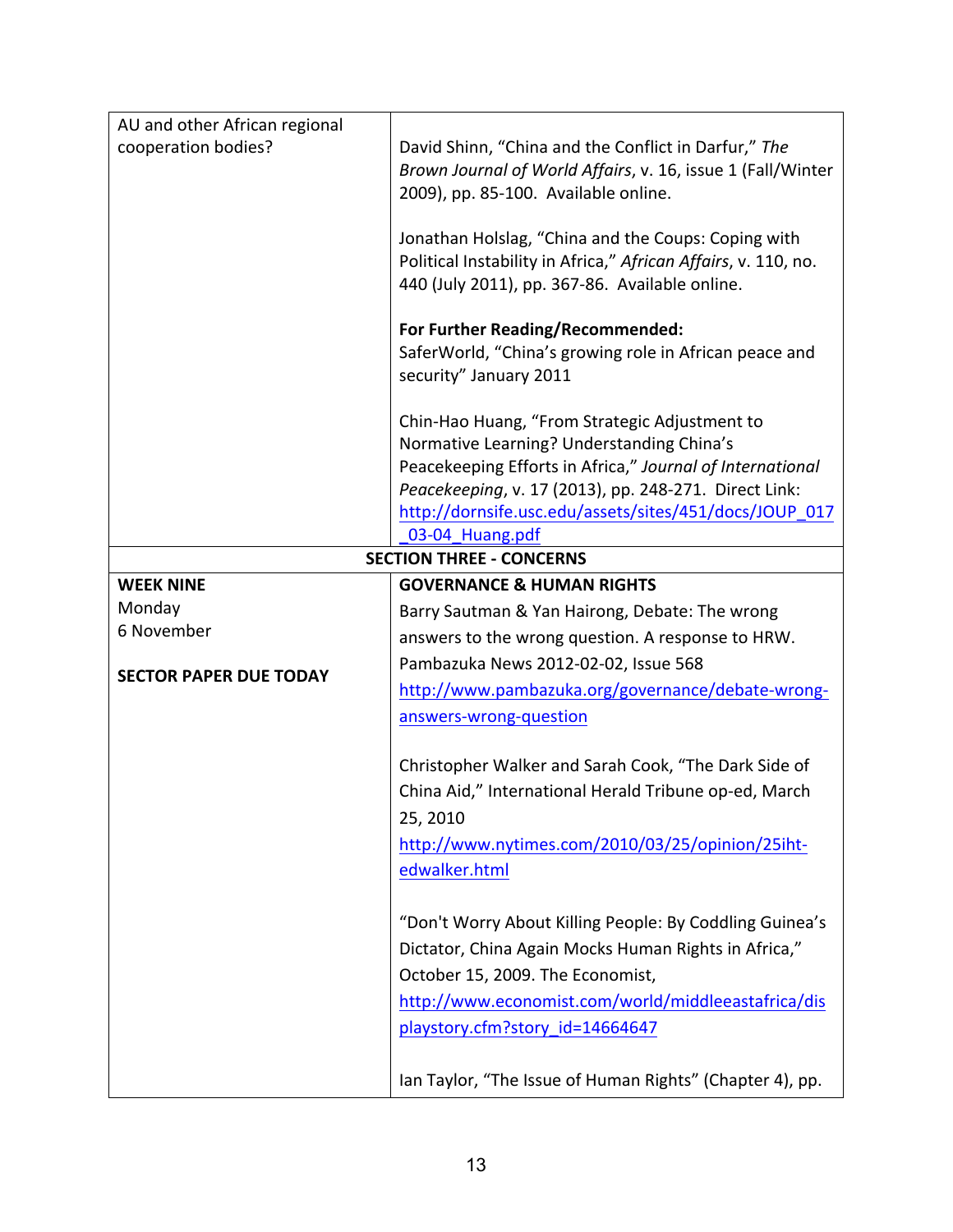|                           | 89-112 in Taylor                                                                                         |
|---------------------------|----------------------------------------------------------------------------------------------------------|
|                           |                                                                                                          |
|                           | Paul Midford and Indra de Sousa, "Enter the Dragon! An                                                   |
|                           | <b>Empirical Analysis of Chinese versus US Arms Transfers</b>                                            |
|                           | to Autocrats and Violators of Human Rights, 1989-2006                                                    |
|                           |                                                                                                          |
|                           | Shaun Breslin and Ian Taylor, "Explaining the Rise of                                                    |
|                           | 'Human Rights' in Analyses of Sino-African Relations,"                                                   |
|                           | Review of African Political Economy, v. 35, no. 115                                                      |
|                           | (March 2008), pp. 59-71.                                                                                 |
|                           |                                                                                                          |
|                           | Stephen Brown & Chandra Lekha Sriram, "China's Role in                                                   |
|                           | Human Rights Abuses in Africa: Clarifying Issues of                                                      |
|                           | Culpability" (Chapter 12), pp. 250-271 in Rotberg.                                                       |
|                           |                                                                                                          |
|                           | Daniel Large, 2008, "China & the Contradictions of 'Non-                                                 |
|                           |                                                                                                          |
|                           | interference' in Sudan" in Review of African Political                                                   |
|                           | Economy No. 115:93-106                                                                                   |
| <b>WEEK TEN</b><br>Monday | <b>CHINESE LABOR &amp; LABOR ISSUES</b>                                                                  |
| 13 November               | Ching Kwan Lee (2009). Raw Encounters: Chinese<br>Managers, African Workers and the Politics of          |
|                           | Casualization in Africa's Chinese Enclaves," China                                                       |
|                           | Quarterly, 199, pp. 647-666.                                                                             |
|                           |                                                                                                          |
|                           | Tang Xiaoyang, "Bulldozer or Locomotive? The Impact of                                                   |
|                           | Chinese Enterprises on Local Employment in Angola and                                                    |
|                           | the DRC," Journal of Asian and African Studies, 45, 3,                                                   |
|                           | 2010.                                                                                                    |
|                           |                                                                                                          |
|                           | Karsten Giese and Alena Thiel, "The Vulnerable Other:<br>Distorted Equity in Chinese-Ghanaian Employment |
|                           | Relations," Ethnic and Racial Studies, 37: 6 (2012): 1101-                                               |
|                           | 1120.                                                                                                    |
|                           |                                                                                                          |
|                           | Barry Bearak, "Zambia Uneasily Balances Chinese                                                          |
|                           | Investment and Workers' Resentment," New York Times,                                                     |
|                           | November 20, 2010.                                                                                       |
|                           | http://www.nytimes.com/2010/11/21/world/africa/21za                                                      |
|                           | mbia.html?pagewanted=all                                                                                 |
|                           |                                                                                                          |
|                           | Anthony Yaw Baah and Herbert Jauch (Eds.) "Chinese                                                       |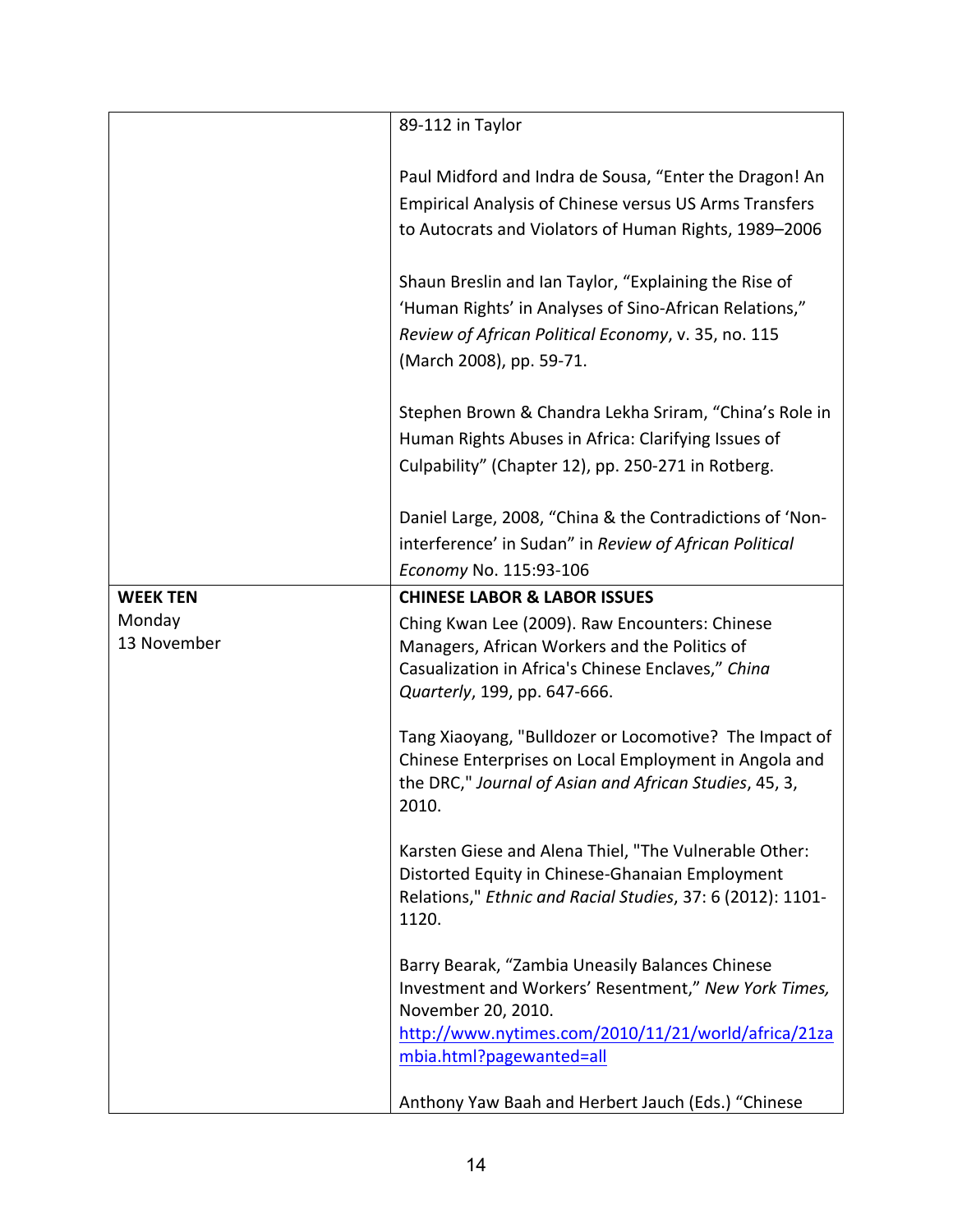|                                    | Investments in Africa: A Labour Perspective" May 2009,                                      |
|------------------------------------|---------------------------------------------------------------------------------------------|
|                                    | African Labor Research Network. http://sask-fi-                                             |
|                                    | bin.directo.fi/@Bin/f43cda8096f54fa02cd8a07056a1f99                                         |
|                                    | 8/1294696849/application/pdf/298928/China-                                                  |
|                                    | Africa%20Report%202009-final.pdf (skim)                                                     |
|                                    |                                                                                             |
|                                    | Human Rights Watch. 2011. "You'll Be Fired if You                                           |
|                                    | Refuse" Labor Abuses in Zambia's Chinese State-owned                                        |
|                                    | Copper Mines. Human Rights Watch (skim)                                                     |
| <b>WEEK ELEVEN</b>                 | <b>WILDLIFE &amp; THE ENVIRONMENT</b>                                                       |
| Monday                             | World Wildlife Fund, "Africa and China: Cooperation for                                     |
| 20 November                        | Sustainability," (9 March 2012). Direct Link:                                               |
|                                    | http://awsassets.panda.org/downloads/wwf_briefing_n                                         |
| Film:                              | ote_africa_china_cooperation_for_sustainability_en_1.p                                      |
| The Ivory Game                     | df.                                                                                         |
| by Kief Davidson, Richard Ladkani, |                                                                                             |
| 2016, 1h52mins.                    |                                                                                             |
|                                    | Peter Bosshard, "China's Environmental Footprint in                                         |
|                                    | Africa," Policy Brief from South Africa Institute for<br>International Affairs, April 2008. |
|                                    | https://www.internationalrivers.org/sites/default/files/a                                   |
|                                    | ttached-files/saiia policy briefing 508.pdf                                                 |
|                                    |                                                                                             |
|                                    | Catherine Mackenzie, "Forestry Governance in Zambezia,                                      |
|                                    | Mozambique: Chinese Takeaway," pp. vi-ix.                                                   |
|                                    | http://www.illegal-                                                                         |
|                                    | logging.info/uploads/Mozambique_China.pdf                                                   |
|                                    |                                                                                             |
|                                    | Daniel Compagnon and Audrey Alejandro, "China's                                             |
|                                    | <b>External Environmental</b>                                                               |
|                                    | Policy: Understanding China's Environmental Impact in                                       |
|                                    | Africa and How It Is Addressed", Environmental Practice                                     |
|                                    | 15 (3) September 2013, pp. 220-227                                                          |
|                                    | Sven Grimm and Meryl Burgess, "Greening Chinese-                                            |
|                                    | African Relations?" pp71-85, Li Xing and Abdulkadir                                         |
|                                    | Osmam Farah (eds) (2013), China-Africa Relations in an                                      |
|                                    | Era of Great Transformations, Burlington, VT: Ashgate                                       |
|                                    |                                                                                             |
|                                    | Conservation International, "Do Chinese Extraction                                          |
|                                    | (Mining, Oil & Gas) Activities Overlap with Areas of                                        |
|                                    | <b>Conservation Value?"</b>                                                                 |
|                                    |                                                                                             |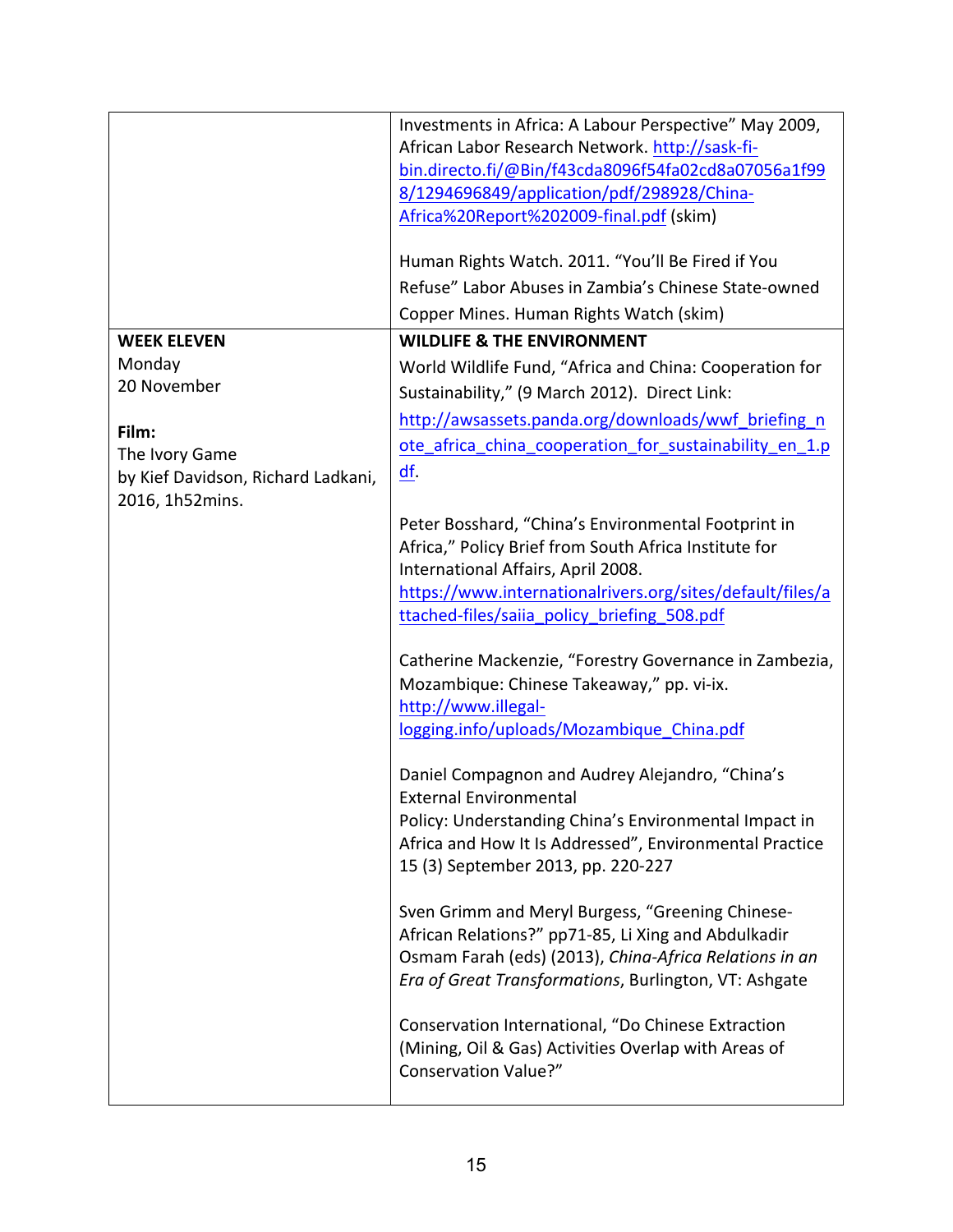|                                    | Yu Xiaogang and Ding Pin, "The Equator Principles and     |
|------------------------------------|-----------------------------------------------------------|
|                                    | the environmental responsibilities of the financial       |
|                                    | industry in China" in Dorothy Grace-Guerrero and Firoze   |
|                                    | Manji, China's New Role in Africa and the South, 2008:    |
|                                    | 37-66                                                     |
|                                    | <b>SECTION FOUR - PEOPLE ON THE MOVE</b>                  |
| <b>WEEK TWELVE</b>                 | <b>CHINESE MIGRATION TO AFRICA</b>                        |
| Monday                             | Tu T. Huynh, Yoon Jung Park, and Anna Ying Chen, "Faces   |
| 27 November                        | of China: New Chinese Migrants in South Africa, 1980s to  |
|                                    | Present," African and Asian Studies (2010) 9, 286-306.    |
| <b>RESPONSE PAPER #2 DUE TODAY</b> |                                                           |
|                                    | Yoon Jung Park. January 2009. "Chinese Migration in       |
| In Class:                          | Africa" Occasional Paper No. 24, China in Africa          |
|                                    | Programme, South African Institute for International      |
|                                    | Affairs. Johannesburg: SAIIA (17 pp)                      |
|                                    | http://www.saiia.org.za                                   |
|                                    |                                                           |
|                                    | Romain Dittgen, "From Isolation to Integration? A Study   |
|                                    | of Chinese Retailers in Dakar," South Africa Institute of |
|                                    | International Affairs, March 2010.                        |
|                                    | http://www.saiia.org.za/images/stories/pubs/occasional    |
|                                    | papers/saia_sop_57_dittgen_20100326.pdf                   |
|                                    |                                                           |
|                                    | Françoise Bourdarias, "Chinese Migrants and Society in    |
|                                    | Mali: Local Constructions of Globalization," African &    |
|                                    | Asian Studies (2010) 9: 3, 269-285.                       |
|                                    |                                                           |
|                                    | Gregor Dobler, "Chinese Shops and the Formation of a      |
|                                    | Chinese Expatriate Community in Namibia," The China       |
|                                    | Quarterly (Sep., 2009) 199, 707-727.                      |
|                                    |                                                           |
| <b>WEEK THIRTEEN</b>               | <b>AFRICANS IN CHINA</b>                                  |
| Monday                             | <b>Historical - REQUIRED READ</b>                         |
| 4 December                         | Michael J. Sullivan, "The 1988-89 Nanjing Anti-African    |
|                                    | Protests: Racial Nationalism or National Racism?" in The  |
| Documentary films:                 | China Quarterly, No. 138. (Jun., 1994), pp. 438-457.      |
| <b>Guangzhou Dream Factory</b>     |                                                           |
| By Christiane Badgley and Erica    | <b>General- REQUIRED READ</b>                             |
| Marcus,                            | Zhigang Li, Laurence J. C. Ma, and Desheng Xue, "An       |
| https://georgetownu.kanopystrea    | African Enclave in China: The Making of a New             |
| ming.com/video/guangzhou-          | Transnational Urban Space" in Eurasian Geography and      |
| dream-factory                      | Economics, 2009, 50, No. 6, pp. 699-719.                  |
| 1.05 mins.                         |                                                           |